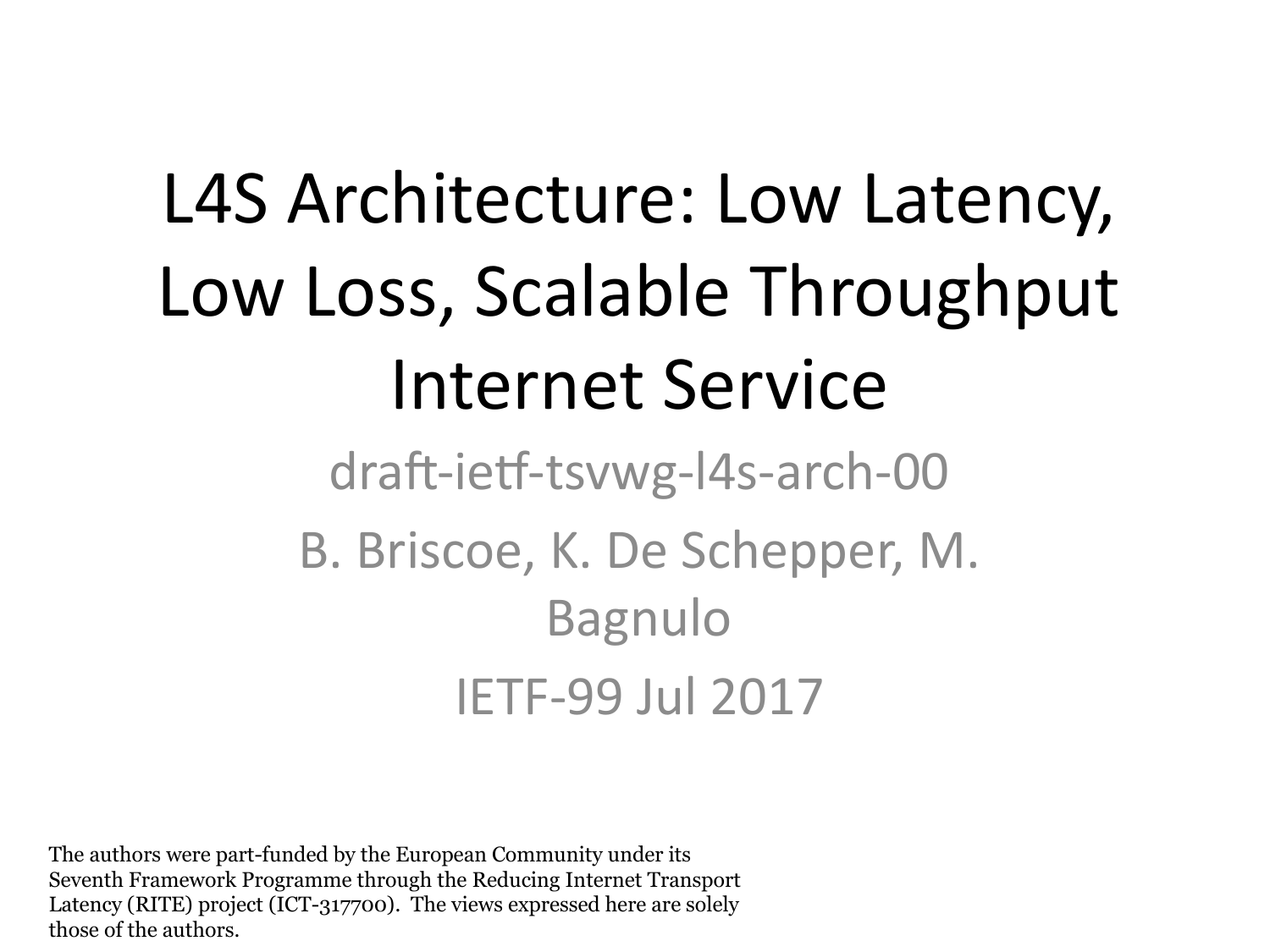### Recap

- Motivation
	- Extremely low queuing delay for all Internet traffic
- Architecture

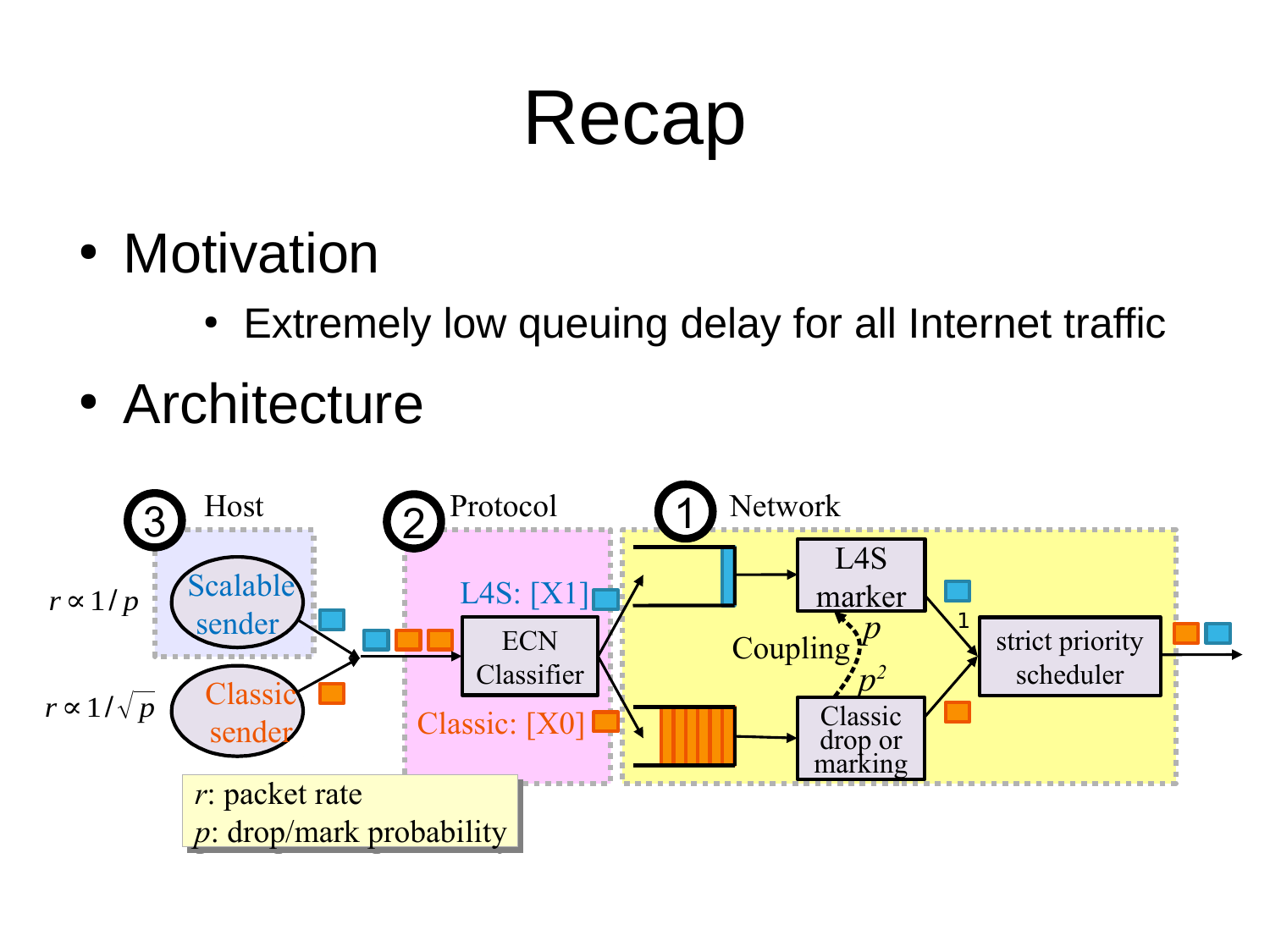# tsvwg-l4s-arch status



- Adopted. Now in a holding pattern
	- pending possible changes to main assumptions about the "TCP Prague Requirements"
	- Reviews, comments from implementers etc, obviously welcome
	- Same applies to tsvwg-ecn-I4s-id and tsvwg-aqm-dualq-coupled
- Two types of TCP Prague requirements:
	- Safety
	- Performance Improvements (e.g. rapid dynamics – presented yesterday in ICCRG)
- Come out of holding pattern when safety reqs met
	- O-delay already 1-2 orders of magnitude better than state of the art
	- $\cdot$  500 µs vs 5-15 ms (FQ-CoDel or PIE)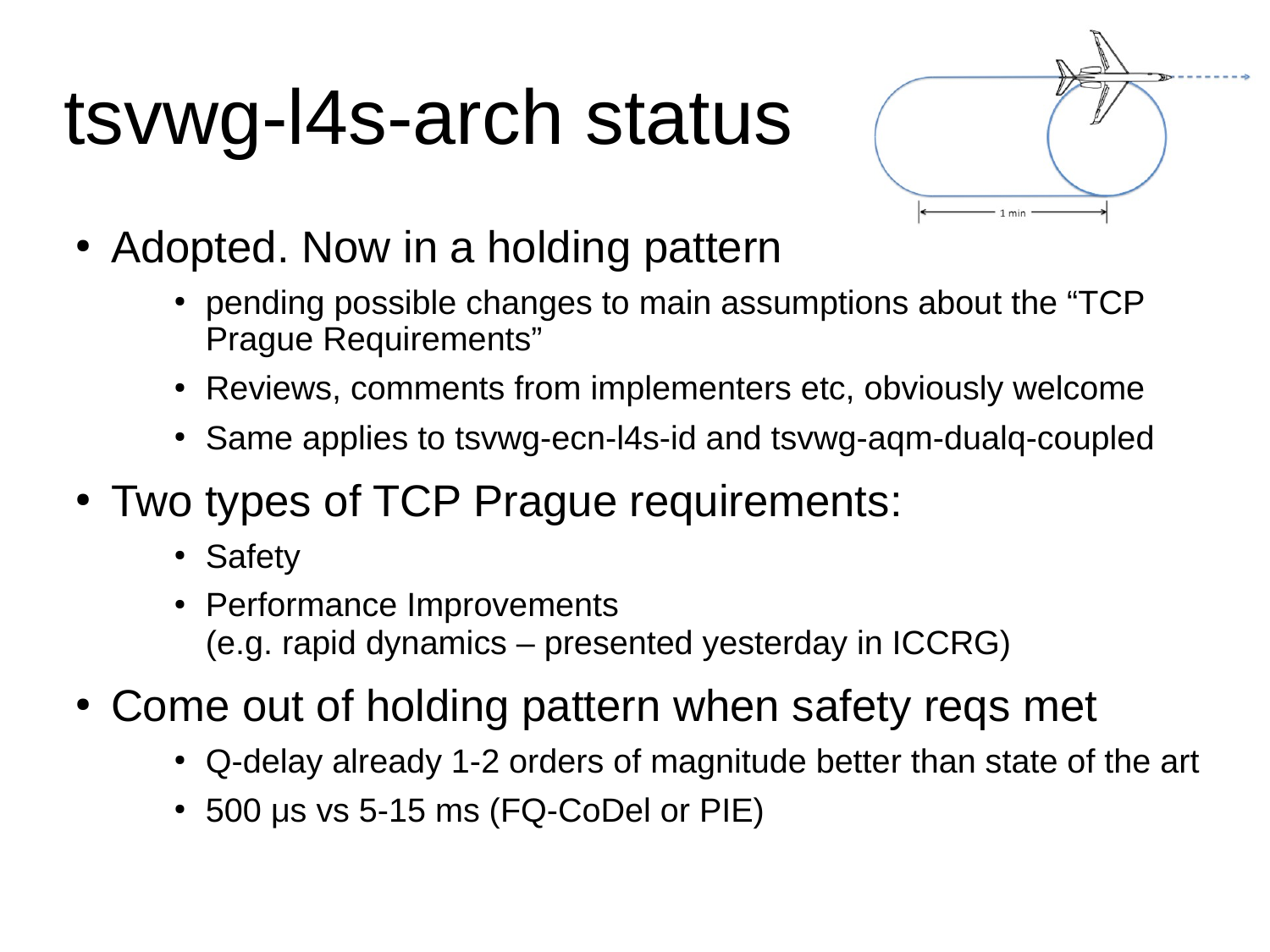## L4S Status Update (TBA)

- Source Code
	- Dual Queue Coupled AQM, DualPI2 for Linux [UPDATED internally, release shortly]
	- Data Centre TCP (DCTCP) for Linux (in the mainline kernel), FreeBSD patch, ns2 patch.
	- Accurate ECN TCP Feedback for Linux [UPDATED, but still not fully tested]
- IETF specs
	- Low Latency, Low Loss, Scalable Throughput (L4S) Internet Service: Architecture <draft-briscoe-tsvwg-l4s-arch> [Adopted by IETF tsvwg]
	- A proposed new identifier for Low Latency, Low Loss, Scalable throughput (L4S) packets <draft-briscoe-tsvwg-ecn-l4sid> [Adopted by IETF tsvwg]
	- enabled by <draft-ietf-tsvwg-ecn-experimentation> [Completed WGLC]
	- Dual-queue AQM: : <draft-ietf-tsvwg-aqm-dualq-coupled> [UPDATED with overload pseudocode]
	- scalable TCP algorithms, e.g. Data Centre TCP (DCTCP) <draft-ietf-tcpm-dctcp>, TCP Prague [In Progress]
	- Accurate ECN: <draft-ietf-tcpm-accurate-ecn> [UPDATED]
	- ECN++ Adding ECN to TCP control packets: <draft-ietf-tcpm-generalized-ecn> [UPDATED & Adopted]
	- ECN support in trill <draft-ietf-trill-ecn-support>, motivated by L4S [Completed WGLC]
	- ECN in QUIC <draft-johansson-quic-ecn>, motivated by L4S [UPDATED individual draft]
- 3GPP Proposal
	- ECN visibility to Radio Link Control (RLC) layer, motivated by L4S [Discussed, decision deferred to Aug'17]
- Papers
	- Article in the IETF Journal describing the Demo in Bits-N-Bites at the IETF in Prague, July 2015. "Ultra-Low Delay for All" IETF Journal, Nov 2015.
	- "Ultra-Low Delay for All: Live Experience, Live Analysis", Proc. ACM Multimedia Systems; Demo Session (May 2016).
	- "PI2: A Linearized AQM for both Classic and Scalable TCP," Proc. ACM CONEXT 2016 (To appear Dec 2016).
	- "Data Centre to the Home: Deployable Ultra-Low Queuing Delay for All" [Rejected non-novel wrt IETF → Journal submission]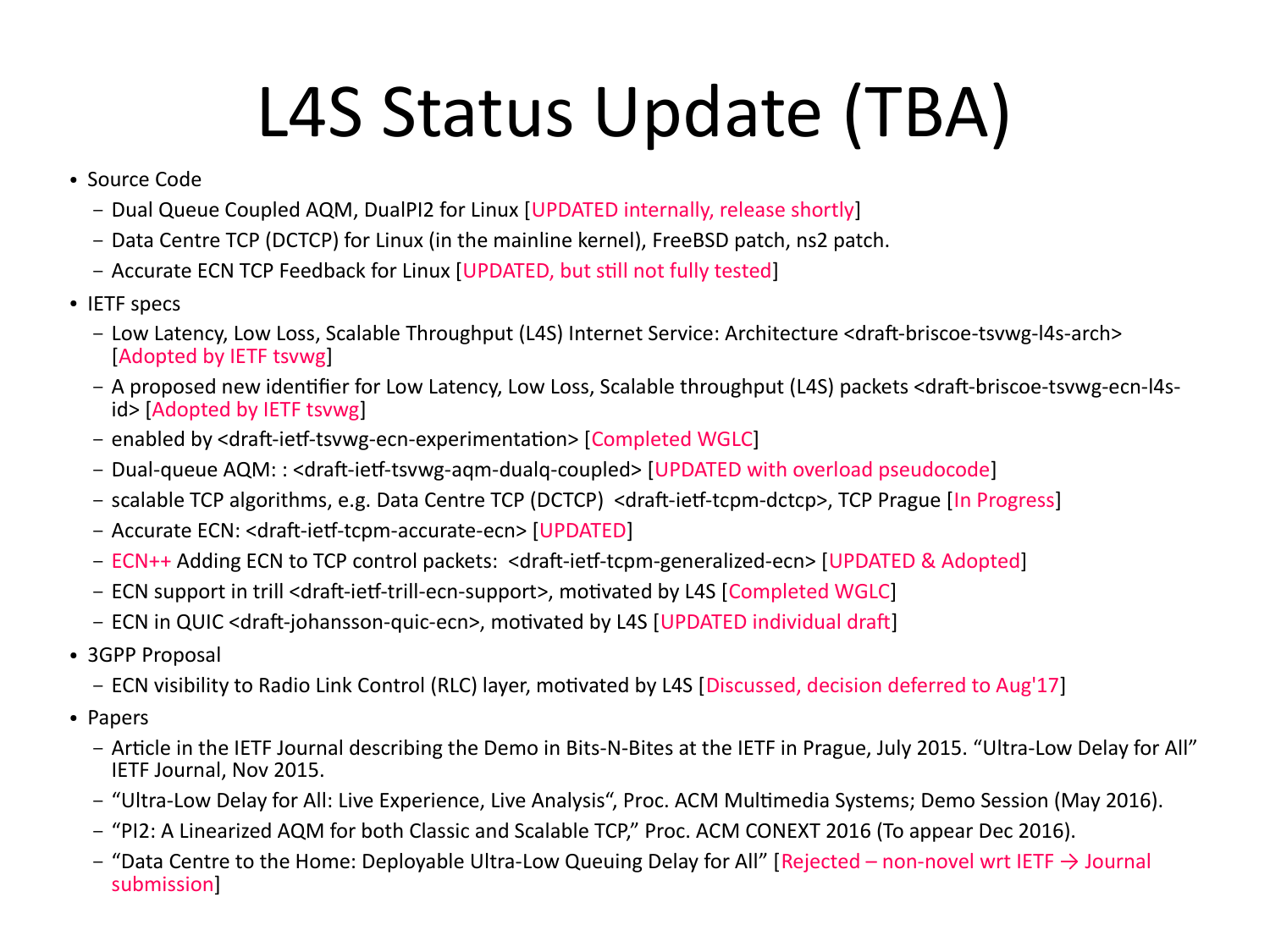### Identifying Modified ECN Semantics for Ultra-Low Queuing Delay draft-ietf-tsvwg-ecn-l4s-id-00

Bob Briscoe bobbriscoe.net

• Koen De Schepper, Inton Tsang **NOKIA Bell Labs** 

#### IETF-99 Jul 2017

The authors were part-funded by the European Community under its Seventh Framework Programme through the Reducing Internet Transport Latency (RITE) project (ICT-317700). The views expressed here are solely those of the authors.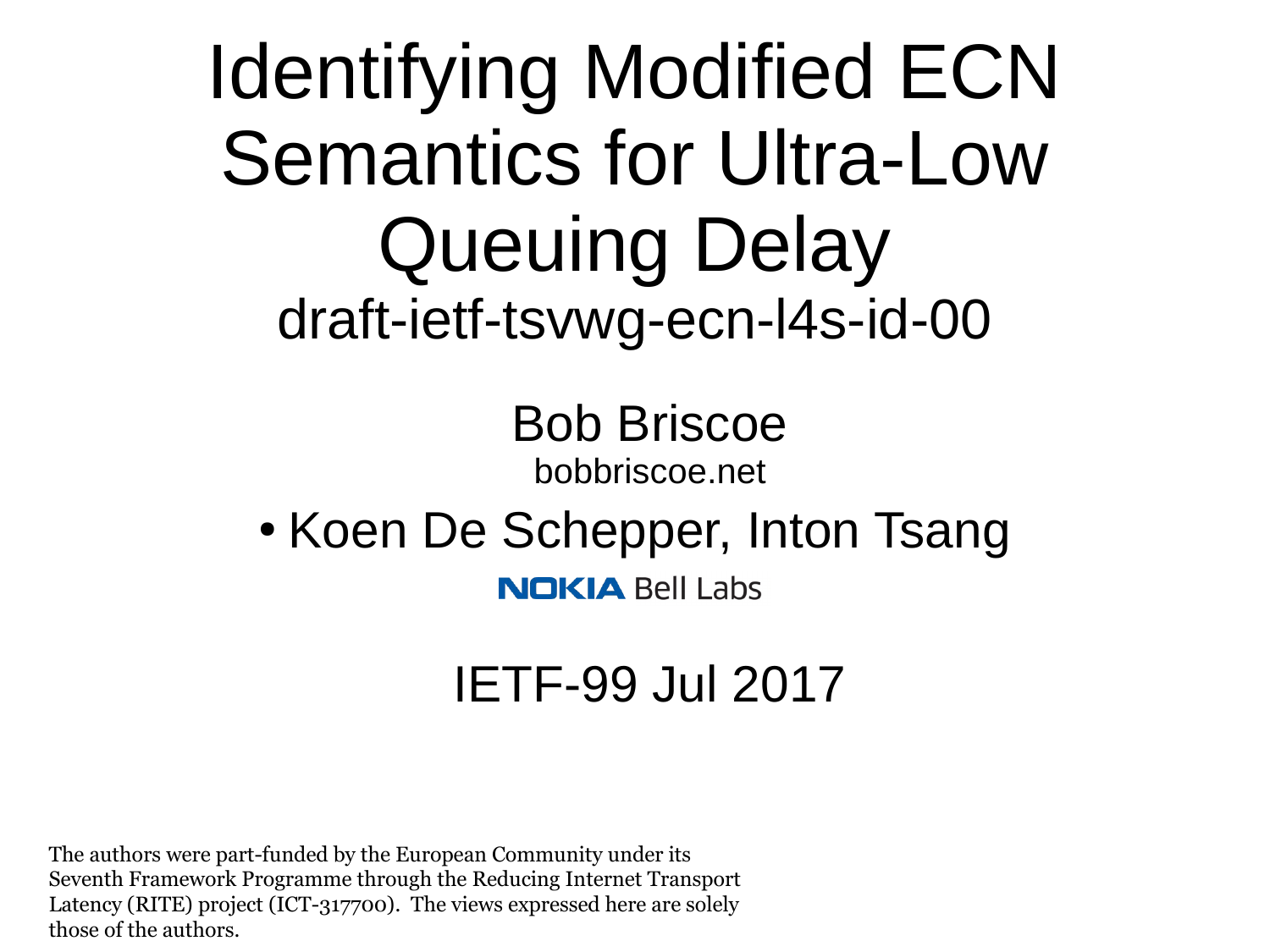## Premium Service vs. Default?

**AND**

optionally

| Codepoint | <b>ECN bits</b> |
|-----------|-----------------|
| Not-ECT   | OO              |
| ECT(0)    | 10              |
| ECT(1)    | 01              |
| CF        | 11              |



- Classifier on 2-bit ECN field in IP header (v4 or v6)
	- $\cdot$  if ECT(1) or CE, forward to L4S
	- adopted for standardisation by IETF
		- ECN field works end-to-end
			- network could solely enable L4S for certain addresses
			- later, could enable for all addresses
		- in all cases, no packet inspection deeper than IP
			- compatibility with all privacy technology
- Classifier on any other field
	- src/dst IP address
	- $\cdot$  VLAN ID,
	- DSCP (local or global?)
	- bearer, ...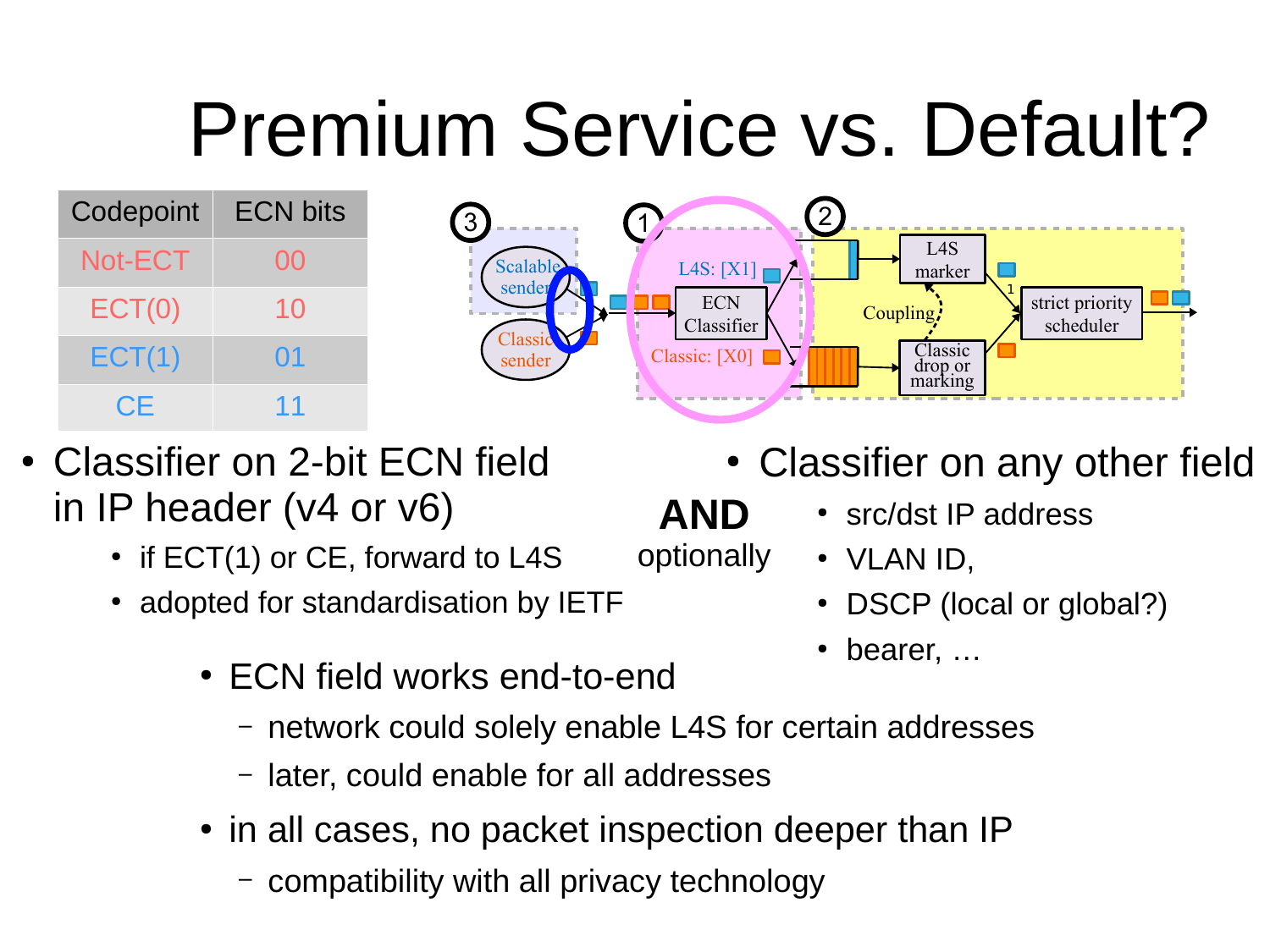# Load balancers and ToS byte

| TCP packet type     | AccECN f/b | RFC3168 f/b | Congestion<br>response                |
|---------------------|------------|-------------|---------------------------------------|
| <b>SYN</b>          | <b>ECT</b> | not-ECT     | Reduce IW                             |
| SYN-ACK             | <b>ECT</b> | <b>ECT</b>  | Reduce IW                             |
| Pure ACK            | <b>ECT</b> | <b>ECT</b>  | None or optionally<br>AckCC [RFC5690] |
| <b>Window Probe</b> | <b>ECT</b> | <b>ECT</b>  | Usual                                 |
| <b>FIN</b>          | <b>ECT</b> | <b>ECT</b>  | None or optionally<br>AckCC [RFC5690] |
| <b>RST</b>          | <b>ECT</b> | <b>ECT</b>  | N/A                                   |
| Re-XMT              | <b>ECT</b> | <b>ECT</b>  | Usual                                 |

- $\cdot$  ECN++
	- ECN on all TCP control packets
	- draft-ietf-tcpm-generalized-ecn (tcpm on Monday)
	- all packets of one flow have consistent ECN field
	- removes need for exceptions in load balancers
- NB: still exceptions
	- $\bullet$  ECT can change to CE
	- Legacy 8-bit classifier hardware still needs to change to 7 bits

| Codepoint | <b>ECN bits</b> |  |
|-----------|-----------------|--|
| Not-ECT   | UO              |  |
| ECT(0)    | 10              |  |
| ECT(1)    | 01              |  |
| CF        | 11              |  |